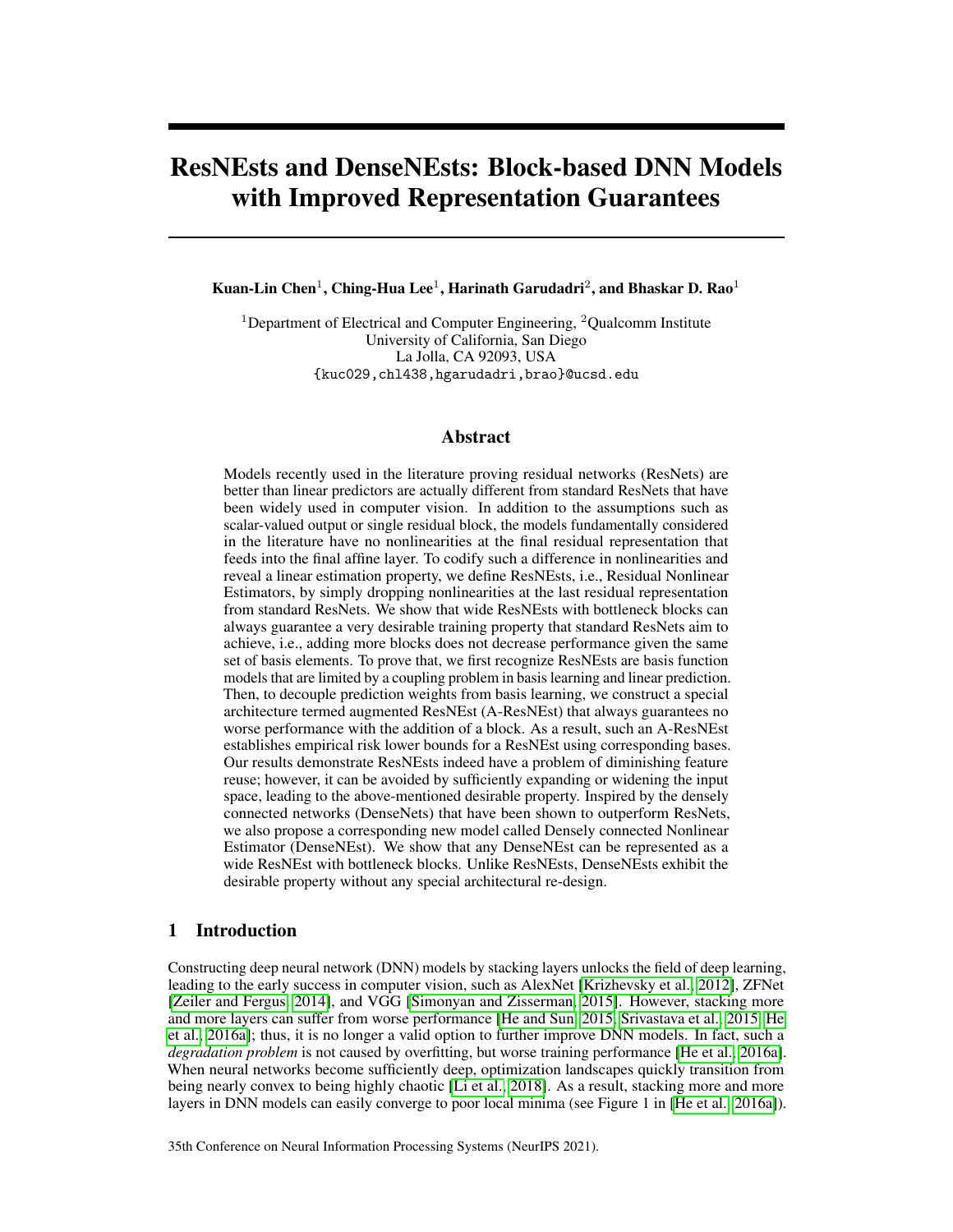<span id="page-1-0"></span>

Figure 1: The proposed augmented ResNEst or A-ResNEst. A set of new prediction weights  $H_0, H_1, \cdots, H_L$  are introduced on top of the features in the ResNEst (see Figure [2\)](#page-3-0). The A-ResNEst is always better than the ResNEst in terms of empirical risk minimization (see Proposition [2\)](#page-5-0). Empirical results of the A-ResNEst model are deferred to Appendix [B](#page--1-0) in the supplementary material.

To address the issue above, the modern deep learning paradigm has shifted to designing DNN models based on blocks or modules of the same kind in cascade. A block or module comprises specific operations on a stack of layers to avoid the degradation problem and learn better representations. For example, Inception modules in the GoogLeNet [\[Szegedy et al., 2015\]](#page-11-3), residual blocks in the ResNet [\[He et al., 2016a](#page-10-2)[,b,](#page-10-4) [Zagoruyko and Komodakis, 2016,](#page-11-4) [Kim et al., 2016,](#page-10-5) [Xie et al., 2017,](#page-11-5) [Xiong et al., 2018\]](#page-11-6), dense blocks in the DenseNet [\[Huang et al., 2017\]](#page-10-6), attention modules in the Transformer [\[Vaswani et al., 2017\]](#page-11-7), Squeeze-and-Excitation (SE) blocks in the SE network (SENet) [\[Hu et al., 2018\]](#page-10-7), and residual U-blocks [\[Qin et al., 2020\]](#page-11-8) in  $U^2$ -Net. Among the above examples, the most popular block design is the residual block which merely adds a skip connection (or a residual connection) between the input and output of a stack of layers. This modification has led to a huge success in deep learning. Many modern DNN models in different applications also adopt residual blocks in their architectures, e.g., V-Net in medical image segmentation [\[Milletari et al., 2016\]](#page-11-9), Transformer in machine translation [\[Vaswani et al., 2017\]](#page-11-7), and residual LSTM in speech recognition [\[Kim et al., 2017\]](#page-10-8). Empirical results have shown that ResNets can be even scaled up to 1001 layers or 333 bottleneck residual blocks, and still improve performance [\[He et al., 2016b\]](#page-10-4).

Despite the huge success, our understanding of ResNets is very limited. To the best of our knowledge, no theoretical results have addressed the following question: *Is learning better ResNets as easy as stacking more blocks?* The most recognized intuitive answer for the above question is that a particular stack of layers can focus on fitting the residual between the target and the representation generated in the previous residual block; thus, adding more blocks always leads to no worse training performance. Such an intuition is indeed true for a constructively blockwise training procedure; but not clear when the weights in a ResNet are optimized as a whole. Perhaps the theoretical works in the literature closest to the above question are recent results in an albeit modified and constrained ResNet model that every local minimum is less than or equal to the empirical risk provided by the best linear predictor [\[Shamir, 2018,](#page-11-10) [Kawaguchi and Bengio, 2019,](#page-10-9) [Yun et al., 2019\]](#page-11-11). Although the aims of these works are different from our question, they actually prove a special case under these simplified models in which the final residual representation is better than the input representation for linear prediction. We notice that the models considered in these works are very different from standard ResNets using pre-activation residual blocks [\[He et al., 2016b\]](#page-10-4) due to the absence of the nonlinearities at the final residual representation that feeds into the final affine layer. Other noticeable simplifications include scalar-valued output [\[Shamir, 2018,](#page-11-10) [Yun et al., 2019\]](#page-11-11) and single residual block [\[Shamir, 2018,](#page-11-10) [Kawaguchi and Bengio, 2019\]](#page-10-9). In particular, [Yun et al.](#page-11-11) [\[2019\]](#page-11-11) additionally showed that residual representations do not necessarily improve monotonically over subsequent blocks, which highlights a fundamental difficulty in analyzing their simplified ResNet models.

In this paper, we take a step towards answering the above-mentioned question by constructing practical and analyzable block-based DNN models. Main contributions of our paper are as follows:

Improved representation guarantees for wide ResNEsts with bottleneck residual blocks. We define a ResNEst as a standard single-stage ResNet that simply drops the nonlinearities at the last residual representation (see Figure [2\)](#page-3-0). We prove that sufficiently wide ResNEsts with bottleneck residual blocks under practical assumptions can always guarantee a desirable training property that ResNets with bottleneck residual blocks empirically achieve (but theoretically difficult to prove), i.e., adding more blocks does not decrease performance given the same arbitrarily selected basis.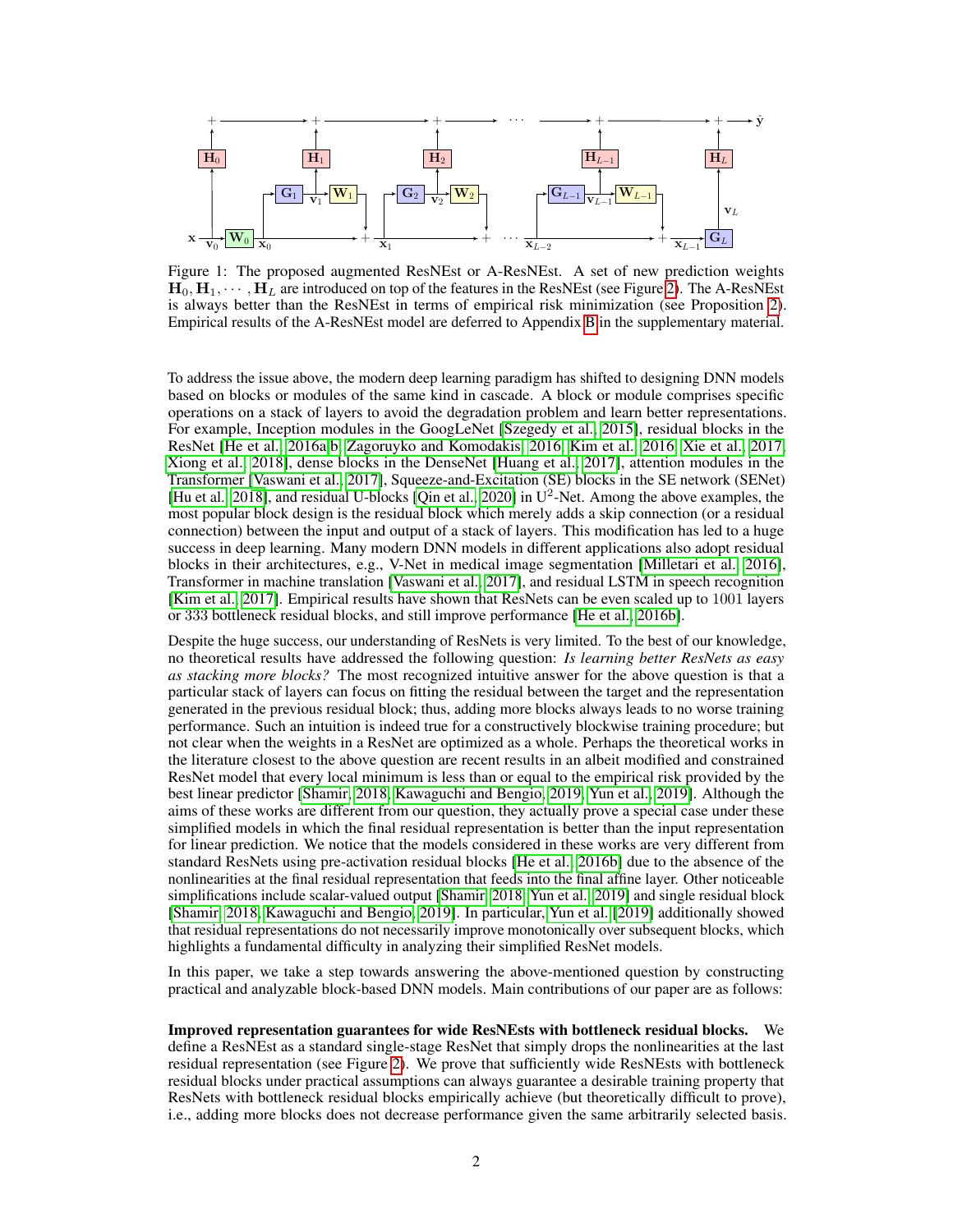To be more specific, any local minimum obtained from ResNEsts has an improved representation guarantee under practical assumptions (see Remark [2](#page-6-0) (a) and Corollary [1\)](#page-6-1). Our results apply to loss functions that are differentiable and convex; and do not rely on any assumptions regarding datasets, or convexity/differentiability of the residual functions.

Basic vs. bottleneck. In the original ResNet paper, [He et al.](#page-10-2) [\[2016a\]](#page-10-2) empirically pointed out that ResNets with basic residual blocks indeed gain accuracy from increased depth, but are not as economical as the ResNets with bottleneck residual blocks (see Figure 1 in [\[Zagoruyko and](#page-11-4) [Komodakis, 2016\]](#page-11-4) for different block types). Our Theorem [1](#page-5-1) supports such empirical findings.

Generalized and analyzable DNN models. ResNEsts are more general than the models considered in [\[Hardt and Ma, 2017,](#page-10-10) [Shamir, 2018,](#page-11-10) [Kawaguchi and Bengio, 2019,](#page-10-9) [Yun et al., 2019\]](#page-11-11) due to the removal of their simplified ResNet settings. In addition, the ResNEst modifies the input by *an expansion layer* that expands the input space. Such an expansion turns out to be crucial in deriving theoretical guarantees for improved residual representations. We find that the importance on expanding the input space in standard ResNets with bottleneck residual blocks has not been well recognized in existing theoretical results in the literature.

Restricted basis function models. We reveal a linear relationship between the output of the ResNEst and the input feature as well as the feature vector going into the last affine layer in each of residual functions. By treating each of feature vectors as a basis element, we find that ResNEsts are basis function models handicapped by *a coupling problem* in basis learning and linear prediction that can limit performance.

Augmented ResNEsts. As shown in Figure [1,](#page-1-0) we present a special architecture called *augmented ResNEst* or *A-ResNEst* that introduces a new weight matrix on each of feature vectors to solve the coupling problem that exists in ResNEsts. Due to such a decoupling, every local minimum obtained from an A-ResNEst bounds the empirical risk of the associated ResNEst from below. A-ResNEsts also directly enable us to see how features are supposed to be learned. It is necessary for features to be *linearly unpredictable* if residual representations are strictly improved over blocks.

Wide ResNEsts with bottleneck residual blocks do not suffer from saddle points. At every saddle point obtained from a ResNEst, we show that there exists at least one direction with strictly negative curvature, under the same assumptions used in the improved representation guarantee, along with the specification of a squared loss and suitable assumptions on the last feature and dataset.

Improved representation guarantees for DenseNEsts. Although DenseNets [\[Huang et al., 2017\]](#page-10-6) have shown better empirical performance than ResNets, we are not aware of any theoretical support for DenseNets. We define a DenseNEst (see Figure [4\)](#page-8-0) as a simplified DenseNet model that only utilizes the dense connectivity of the DenseNet model, i.e., direct connections from every stack of layers to all subsequent stacks of layers. We show that any DenseNEst can be represented as a wide ResNEst with bottleneck residual blocks equipped with orthogonalities. Unlike ResNEsts, any DenseNEst exhibits the desirable property, i.e., adding more dense blocks does not decrease performance, without any special architectural re-design. Compared to A-ResNEsts, the way the features are generated in DenseNEsts makes linear predictability even more unlikely, suggesting better feature construction.

# 2 ResNEsts and augmented ResNEsts

In this section, we describe the proposed DNN models. These models and their new insights are preliminaries to our main results in Section [3.](#page-5-2) Section [2.1](#page-3-1) recognizes the importance of the expansion layer and defines the ResNEst model. Section [2.2](#page-3-2) points out the basis function modeling interpretation and the coupling problem in ResNEsts, and shows that the optimization on the set of prediction weights is non-convex. Section [2.3](#page-5-3) proposes the A-ResNEst to avoid the coupling problem and shows that the minimum empirical risk obtained from a ResNEst is bounded from below by the corresponding A-ResNEst. Section [2.4](#page-5-4) shows that linearly unpredictable features are necessary for strictly improved residual representations in A-ResNEsts.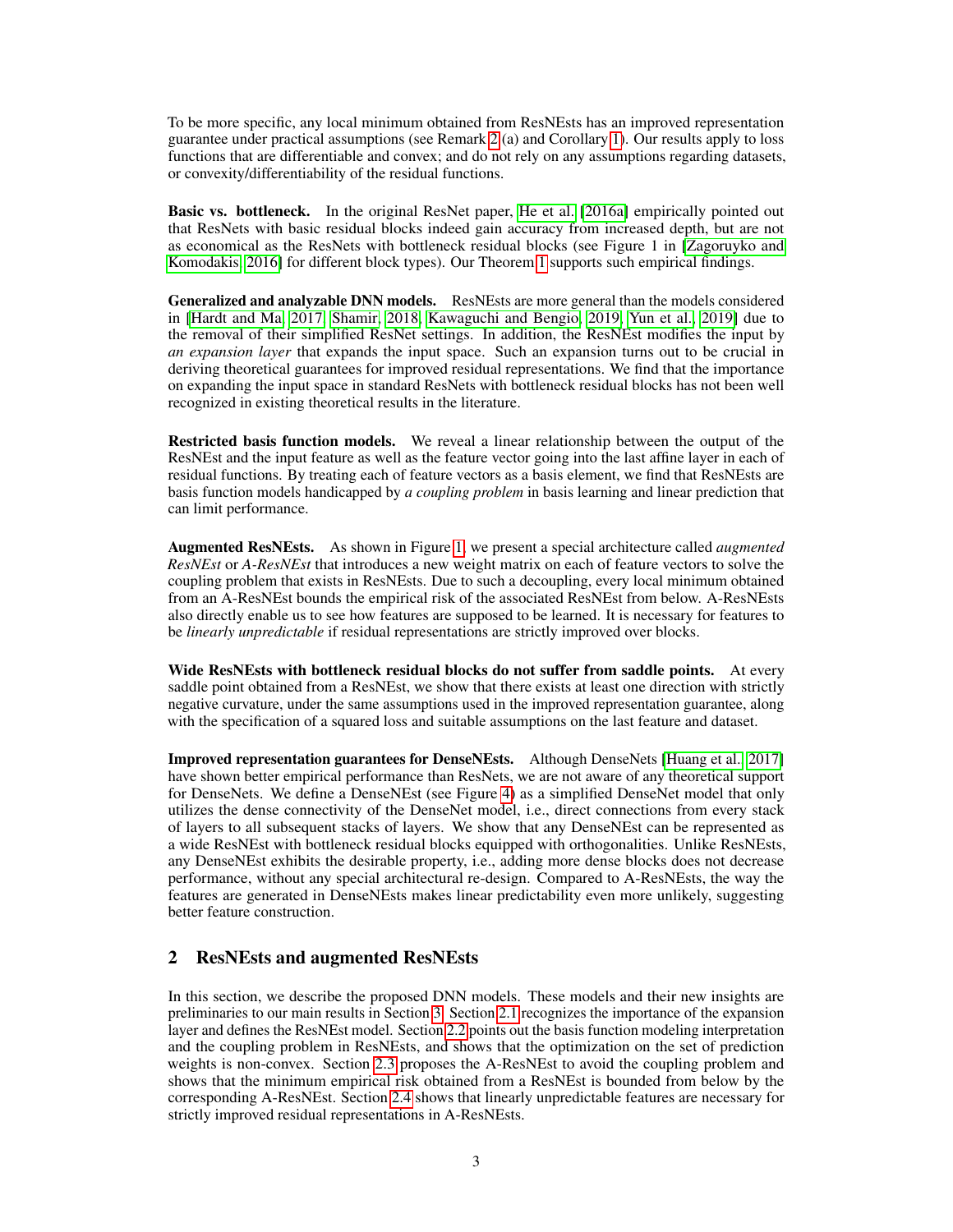<span id="page-3-0"></span>

Figure 2: A generic vector-valued ResNEst that has a chain of  $L$  residual blocks (or units). Redrawing the standard ResNet block diagram in this viewpoint gives us considerable new insight. The symbol "+" represents the addition operation. Different from the ResNet architecture using pre-activation residual blocks in the literature [\[He et al., 2016b\]](#page-10-4), our ResNEst architecture drops nonlinearities at  $x_L$  so as to reveal a linear relationship between the output  $\hat{y}_{ResNEst}$  and the features  $v_0, v_1, \dots, v_L$ . Empirical results of the ResNEst model are deferred to Appendix [B](#page--1-0) in the supplementary material.

#### <span id="page-3-1"></span>2.1 Dropping nonlinearities in the final representation and expanding the input space

The importance on expanding the input space via  $\mathbf{W}_0$  (see Figure [2\)](#page-3-0) in standard ResNets has not been well recognized in recent theoretical results ([\[Shamir, 2018,](#page-11-10) [Kawaguchi and Bengio, 2019,](#page-10-9) [Yun et al.,](#page-11-11) [2019\]](#page-11-11)) although standard ResNets always have an expansion implemented by the first layer before the first residual block. Empirical results have even shown that a standard 16-layer wide ResNet outperforms a standard 1001-layer ResNet [\[Zagoruyko and Komodakis, 2016\]](#page-11-4), which implies the importance of *a wide expansion of the input space*.

We consider the proposed ResNEst model shown in Figure [2](#page-3-0) whose *i*-th residual block employs the following input-output relationship:

$$
\mathbf{x}_{i} = \mathbf{x}_{i-1} + \mathbf{W}_{i} \mathbf{G}_{i} \left( \mathbf{x}_{i-1}; \boldsymbol{\theta}_{i} \right) \tag{1}
$$

for  $i = 1, 2, \dots, L$ . The term excluded the first term  $\mathbf{x}_{i-1}$  on the right-hand side is a composition of a nonlinear function  $G_i$  and a linear transformation,<sup>[1](#page-3-3)</sup> which is generally known as a residual function.  $\mathbf{W}_i \in \mathbb{R}^{M \times K_i}$  forms a linear transformation and we consider  $\mathbf{G}_i(\mathbf{x}_{i-1}; \theta_i) : \mathbb{R}^M \mapsto \mathbb{R}^{K_i}$  as a function implemented by a neural network with parameters  $\theta_i$  for all  $i \in \{1, 2, \dots, L\}$ . We define the expansion  $\mathbf{x}_0 = \mathbf{W}_0 \mathbf{x}$  for the input  $\mathbf{x} \in \mathbb{R}^{N_{in}}$  to the ResNEst using a linear transformation with a weight matrix  $\mathbf{W}_0 \in \mathbb{R}^{M \times K_0}$ . The output  $\hat{\mathbf{y}}_{\text{ResNEst}} \in \mathbb{R}^{N_o}$  (or  $\hat{\mathbf{y}}_{L\text{-ResNEst}}$  to indicate L blocks) of the ResNEst is defined as  $\hat{\mathbf{y}}_{L\text{-ResNEst}}(\mathbf{x}) = \mathbf{W}_{L+1}\mathbf{x}_L$  where  $\mathbf{W}_{L+1} \in \mathbb{R}^{N_o \times M}$ . M is the expansion factor and  $N_o$  is the output dimension of the network. The number of blocks L is a nonnegative integer. When  $L = 0$ , the ResNEst is a two-layer linear network  $\hat{\mathbf{y}}_{0\text{-ResNEst}}(\mathbf{x}) = \mathbf{W}_1 \mathbf{W}_0 \mathbf{x}$ .

Notice that the ResNEst we consider in this paper (Figure [2\)](#page-3-0) is more general than the models in [\[Hardt and Ma, 2017,](#page-10-10) [Shamir, 2018,](#page-11-10) [Kawaguchi and Bengio, 2019,](#page-10-9) [Yun et al., 2019\]](#page-11-11) because our residual space  $\mathbb{R}^M$  (the space where the addition is performed at the end of each residual block) is not constrained by the input dimension due to the expansion we define. Intuitively, a wider expansion (larger  $M$ ) is required for a ResNEst that has more residual blocks. This is because the information collected in the residual representation grows after each block, and the fixed dimension  $M$  of the residual representation must be sufficiently large to avoid any loss of information. It turns out a wider expansion in a ResNEst is crucial in deriving performance guarantees because it assures the quality of local minima and saddle points (see Theorem [1](#page-5-1) and [2\)](#page-7-0).

#### <span id="page-3-2"></span>2.2 Basis function modeling and the coupling problem

The conventional input-output relationship of a standard ResNet is not often easy to interpret. We find that redrawing the standard ResNet block diagram [\[He et al., 2016a,](#page-10-2)[b\]](#page-10-4) with a different viewpoint, shown in Figure [2,](#page-3-0) can give us considerable new insight. As shown in Figure [2,](#page-3-0) the ResNEst now reveals a linear relationship between the output and the features. With this observation, we can write down a useful input-output relationship for the ResNEst:

<span id="page-3-4"></span>
$$
\hat{\mathbf{y}}_{L\text{-ResNEst}}\left(\mathbf{x}\right) = \mathbf{W}_{L+1} \sum_{i=0}^{L} \mathbf{W}_{i} \mathbf{v}_{i}\left(\mathbf{x}\right)
$$
\n(2)

<span id="page-3-3"></span><sup>1</sup>For any affine function  $y(x_{raw}) = A_{raw}x_{raw} + b$ , if desired, one can use  $y(x) = \begin{bmatrix} A_{raw} & b \end{bmatrix} \begin{bmatrix} x_{raw} \\ y_{raw} \end{bmatrix}$ 1  $\Big] = Ax$ where  $\mathbf{A} = \begin{bmatrix} \mathbf{A}_{\text{raw}} & \mathbf{b} \end{bmatrix}$  and  $\mathbf{x} = \begin{bmatrix} \mathbf{x}_{\text{raw}} \\ \mathbf{x}_{\text{raw}} \end{bmatrix}$ 1 and discuss on the linear function instead. All the results derived in this paper hold true regardless of the existence of bias parameters.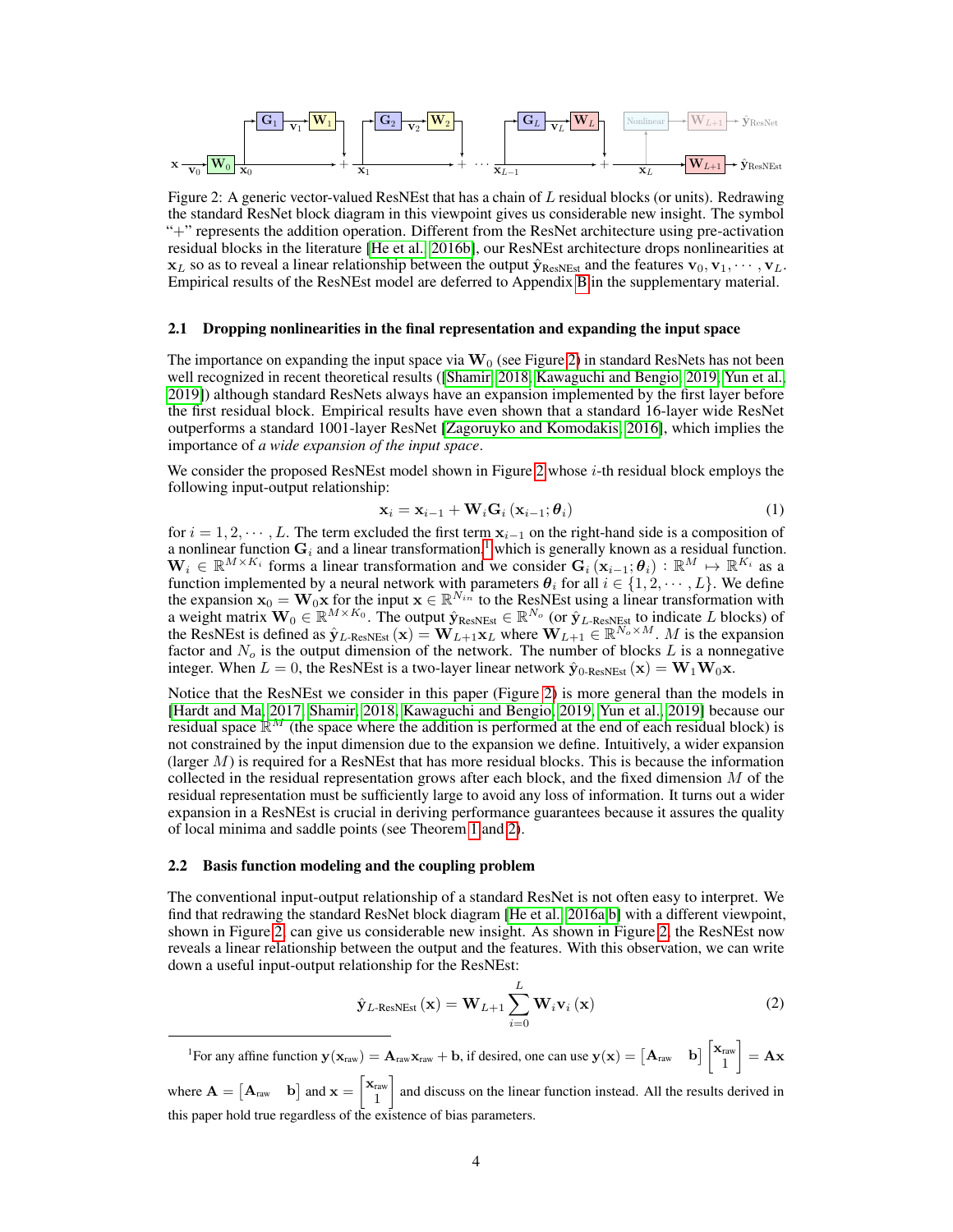where  $\mathbf{v}_i(\mathbf{x}) = \mathbf{G}_i (\mathbf{x}_{i-1}; \theta_i) = \mathbf{G}_i \left( \sum_{j=0}^{i-1} \mathbf{W}_j \mathbf{v}_j; \theta_i \right)$  for  $i = 1, 2, \cdots, L$ . Note that we do not impose any requirements for each  $\tilde{G}_i$  other than assuming that it is implemented by a neural network with a set of parameters  $\theta_i$ . We define  $\mathbf{v}_0 = \mathbf{v}_0(\mathbf{x}) = \mathbf{x}$  as the linear feature and regard  $\mathbf{v}_1, \mathbf{v}_2, \cdots, \mathbf{v}_L$  as nonlinear features of the input x, since  $\mathbf{G}_i$  is in general nonlinear. The benefit of our formulation [\(2\)](#page-3-4) is that the output of a ResNEst  $\hat{y}_L$ -ResNEst now can be viewed as a linear function of all these features. Our point of view of ResNEsts in [\(2\)](#page-3-4) may be useful to explain the finding that ResNets are ensembles of relatively shallow networks [\[Veit et al., 2016\]](#page-11-12).

As opposed to traditional nonlinear methods such as basis function modeling (chapter 3 in the book by [Bishop, 2006\)](#page-10-11) where a linear function is often trained on a set of handcrafted features, the ResNEst jointly finds features and a linear predictor function by solving the empirical risk minimization (ERM) problem denoted as (P) on  $(\mathbf{W}_0, \dots, \mathbf{W}_{L+1}, \theta_1, \dots, \theta_L)$ . We denote  $\mathcal R$  as the empirical risk (will be used later on). Indeed, one can view training a ResNEst as *a basis function modeling with a trainable (data-driven) basis* by treating each of features as a basis vector (it is reasonable to assume all features are not linearly predictable, see Section [2.4\)](#page-5-4). However, unlike a basis function modeling, the linear predictor function in the ResNEst is not entirely independent of the basis generation process. We call such a phenomenon as *a coupling problem* which can handicap the performance of ResNEsts. To see this, note that feature (basis) vectors  $v_{i+1}, \dots, v_L$  can be different if  $W_i$  is changed (the product  $W_{L+1}W_i v_i$  is the linear predictor function for the feature  $v_i$ ). Therefore, the set of parameters  $\phi = \{ \mathbf{W}_{i-1}, \theta_i \}_{i=1}^L$  needs to be fixed to sufficiently guarantee that the basis is not changed with different linear predictor functions. It follows that  $W_{L+1}$  and  $W_L$  are the only weights which can be adjusted without changing the features. We refer to  $W_L$  and  $W_{L+1}$  as prediction weights and  $\phi = \{ \mathbf{W}_{i-1}, \theta_i \}_{i=1}^L$  as feature finding weights in the ResNEst. Obviously, the set of all the weights in the ResNEst is composed of the feature finding weights and prediction weights.

Because  $G_i$  is quite general in the ResNEst, any direct characterization on the landscape of ERM problem seems intractable. Thus, we propose to utilize the basis function modeling point of view in the ResNEst and analyze the following ERM problem:

$$
(\mathbf{P}_{\phi}) \min_{\mathbf{W}_{L}, \mathbf{W}_{L+1}} \mathcal{R} \left( \mathbf{W}_{L}, \mathbf{W}_{L+1}; \phi \right)
$$
 (3)

where  $\mathcal{R}\left(\mathbf{W}_L,\mathbf{W}_{L+1};\boldsymbol{\phi}\right) = \frac{1}{N}\sum_{n=1}^N \ell\left(\hat{\mathbf{y}}_{L\text{-ResNEst}}^{\boldsymbol{\phi}}\left(\mathbf{x}^n\right), \mathbf{y}^n\right)$  for any fixed feature finding weights  $\phi$ . We have used  $\ell$  and  $\{(\mathbf{x}^n, \mathbf{y}^n)\}_{n=1}^N$  to denote the loss function and training data, respectively.  $\hat{y}^{\phi}_{L\text{-ResNEst}}$  denotes a ResNEst using a fixed feature finding weights  $\phi$ . Although (P<sub> $\phi$ </sub>) has less optimization variables and looks easier than (P), Proposition [1](#page-4-0) shows that it is a non-convex problem. Remark [1](#page-4-1) explains why understanding  $(P<sub>φ</sub>)$  is valuable.

<span id="page-4-1"></span>**Remark 1.** Let the set of all local minimizers of  $(P<sub>\phi</sub>)$  using any possible features equip with the *corresponding* ϕ*. Then, this set is a superset of the set of all local minimizers of the original ERM problem (P). Any characterization of (P*ϕ*) can then be translated to (P) (see Corollary [2](#page-6-2) for example).*

<span id="page-4-2"></span>Assumption 1.  $\sum_{n=1}^{N}$   $\mathbf{v}_L(\mathbf{x}^n)$   $\mathbf{y}^{nT} \neq \mathbf{0}$  and  $\sum_{n=1}^{N}$   $\mathbf{v}_L(\mathbf{x}^n)$   $\mathbf{v}_L(\mathbf{x}^n)^T$  is full rank.

<span id="page-4-0"></span>**Proposition [1](#page-4-2).** *If*  $\ell$  *is the squared loss and Assumption 1 is satisfied, then (a) the objective function of (P*ϕ*) is non-convex and non-concave; (b) every critical point that is not a local minimizer is a saddle point in*  $(P_φ)$ .

The proof of Proposition [1](#page-4-0) is deferred to Appendix [A.1](#page--1-1) in the supplementary material. Due to the product  $W_{L+1}W_L$  in  $\mathcal{R} (W_L, W_{L+1}; \phi)$ , our Assumption [1](#page-4-2) is similar to one of the important data assumptions used in deep linear networks [\[Baldi and Hornik, 1989,](#page-10-12) [Kawaguchi, 2016\]](#page-10-13). Assumption [1](#page-4-2) is easy to be satisfied as we can always perturb  $\phi$  if the last nonlinear feature and dataset do not fit the assumption. Although Proposition [1](#page-4-0) (a) examines the non-convexity for a fixed  $\phi$ , the result can be extended to the original ERM problem (P) for the ResNEst. That is, if there exists at least one  $\phi$ such that Assumption [1](#page-4-2) is satisfied, then the objective function for the optimization problem (P) is also non-convex and non-concave because there exists at least one point in the domain at which the Hessian is indefinite. As a result, this non-convex loss landscape in (P) immediately raises issues about suboptimal local minima in the loss landscape. This leads to an important question: Can we guarantee the quality of local minima with respect to some reference models that are known to be good enough?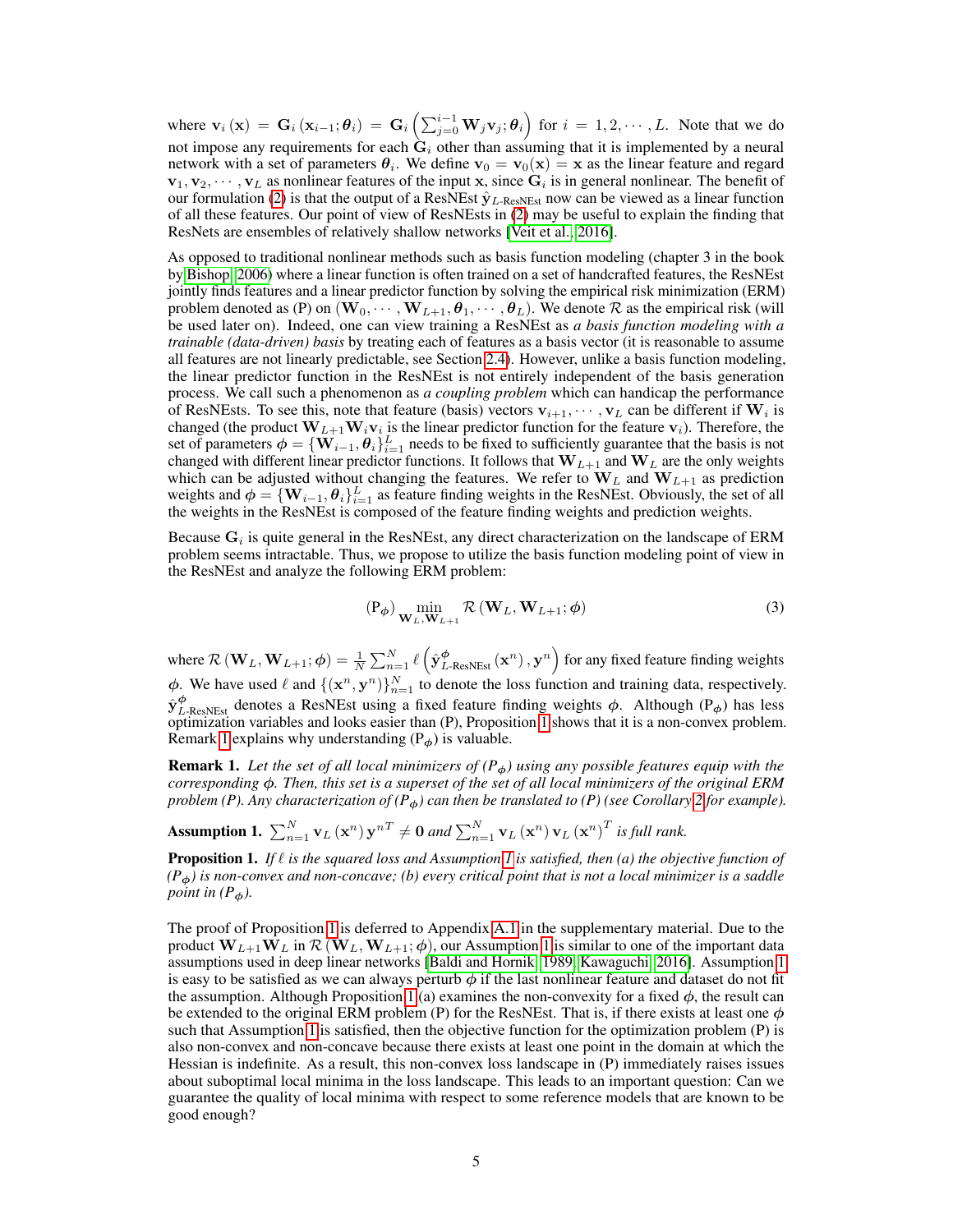#### <span id="page-5-3"></span>2.3 Finding reference models: bounding empirical risks via augmentation

To avoid the coupling problem in ResNEsts, we propose a new architecture in Figure [1](#page-1-0) called augmented ResNEst or A-ResNEst. An L-block A-ResNEst introduces another set of parameters  ${\{\mathbf \bar{H}_i\}}_{i=0}^L$  to replace every bilinear map on each feature in [\(2\)](#page-3-4) with a linear map:

$$
\hat{\mathbf{y}}_{L\text{-A-ResNEst}}\left(\mathbf{x}\right) = \sum_{i=0}^{L} \mathbf{H}_{i} \mathbf{v}_{i}\left(\mathbf{x}\right). \tag{4}
$$

Now, the function  $\hat{\mathbf{y}}_{L\text{-A-ResNEst}}$  is linear with respect to all the prediction weights  ${\{\mathbf{H}_i\}}_{i=0}^L$ . Note that the parameters  $\{W_i\}_{i=0}^{L-1}$  still exist and are now dedicated to feature finding. On the other hand,  $W_L$ and  $W_{L+1}$  are deleted since they are not used in the A-ResNEst. As a result, the corresponding ERM problem (PA) is defined on  $(\mathbf{H}_0, \cdots, \mathbf{H}_L, \phi)$ . We denote A as the empirical risk in A-ResNEsts. The prediction weights are now different from the ResNEst as the A-ResNEst uses  $\{\mathbf{H}_i\}_{i=0}^L$ . Because any A-ResNEst prevents the coupling problem, it exhibits a nice property shown below.

<span id="page-5-5"></span>Assumption 2. *The loss function*  $\ell(\hat{\mathbf{y}}, \mathbf{y})$  *is differentiable and convex in*  $\hat{\mathbf{y}}$  *for any* **y**.

<span id="page-5-0"></span>**Proposition 2.** Let  $(\mathbf{H}_0^*, \cdots, \mathbf{H}_L^*)$  be any local minimizer of the following optimization problem:

<span id="page-5-6"></span>
$$
(PA_{\phi}) \min_{\mathbf{H}_0, \cdots, \mathbf{H}_L} \mathcal{A}(\mathbf{H}_0, \cdots, \mathbf{H}_L; \phi)
$$
 (5)

where  $\mathcal{A}(\mathbf{H}_0,\cdots,\mathbf{H}_L;\boldsymbol{\phi})=\frac{1}{N}\sum_{n=1}^N\ell\left(\hat{\mathbf{y}}_{L\text{-A-ResNEst}}^{\boldsymbol{\phi}}\left(\mathbf{x}^n\right),\mathbf{y}^n\right)$ . If Assumption [2](#page-5-5) is satisfied, then *the optimization problem in [\(5\)](#page-5-6) is convex and*

$$
\epsilon \left(\mathbf{W}_{L}^{*}, \mathbf{W}_{L+1}^{*}; \boldsymbol{\phi}\right) = \mathcal{R}\left(\mathbf{W}_{L}^{*}, \mathbf{W}_{L+1}^{*}; \boldsymbol{\phi}\right) - \mathcal{A}\left(\mathbf{H}_{0}^{*}, \cdots, \mathbf{H}_{L}^{*}; \boldsymbol{\phi}\right) \geq 0 \tag{6}
$$

for any local minimizer  $\left(\mathbf{W}_{L}^{*},\mathbf{W}_{L+1}^{*}\right)$  of (P<sub> $\phi$ </sub>) using arbitrary feature finding parameters  $\phi$ .

The proof of Proposition [2](#page-5-0) is deferred to Appendix [A.2](#page--1-2) in the supplementary material. According to Proposition [2,](#page-5-0) A-ResNEst establishes empirical risk lower bounds (ERLBs) for a ResNEst. Hence, for the same  $\phi$  picked arbitrarily, an A-ResNEst is better than a ResNEst in terms of any pair of two local minima in their loss landscapes. Assumption [2](#page-5-5) is practical because it is satisfied for two commonly used loss functions in regression and classification, i.e., the squared loss and cross-entropy loss. Other losses such as the logistic loss and smoothed hinge loss also satisfy this assumption.

#### <span id="page-5-4"></span>2.4 Necessary condition for strictly improved residual representations

What properties are fundamentally required for features to be good, i.e., able to strictly improve the residual representation over blocks? With A-ResNEsts, we are able to straightforwardly answer this question. A fundamental answer is they need to be at least *linearly unpredictable*. Note that  $v_i$  must be linearly unpredictable by  $\mathbf{v}_0, \cdots, \mathbf{v}_{i-1}$  if

<span id="page-5-7"></span>
$$
\mathcal{A}\left(\mathbf{H}_{0}^{*},\mathbf{H}_{1}^{*},\cdots,\mathbf{H}_{i-1}^{*},\mathbf{0},\cdots,\mathbf{0},\phi^{*}\right) > \mathcal{A}\left(\mathbf{H}_{0}^{*},\mathbf{H}_{1}^{*},\cdots,\mathbf{H}_{i}^{*},\mathbf{0},\cdots,\mathbf{0},\phi^{*}\right) \tag{7}
$$

for any local minimum  $(\mathbf{H}_0^*, \cdots, \mathbf{H}_L^*, \phi^*)$  in (PA). In other words, the residual representation  $\mathbf{x}_i$  is not strictly improved from the previous representation  $x_{i-1}$  if the feature  $v_i$  is linearly predictable by the previous features. Fortunately, the linearly unpredictability of  $v_i$  is usually satisfied when  $G_i$  is nonlinear; and the set of features can be viewed as a basis function. This viewpoint also suggests avenues for improving feature construction through imposition of various constraints. By Proposition [2,](#page-5-0) the relation in [\(7\)](#page-5-7) always holds with equality, i.e., the residual representation  $x_i$  is guaranteed to be always no worse than the previous one  $x_{i-1}$  at any local minimizer obtained from an A-ResNEst.

### <span id="page-5-2"></span>3 Wide ResNEsts with bottleneck residual blocks always attain ERLBs

<span id="page-5-8"></span>Assumption 3.  $M \geq N_o$ .

<span id="page-5-9"></span>**Assumption 4.** The linear inverse problem  $\mathbf{x}_{L-1} = \sum_{i=0}^{L-1} \mathbf{W}_i \mathbf{v}_i$  has a unique solution.

<span id="page-5-1"></span>**Theorem 1.** *If Assumption* [2](#page-5-5) *and* [3](#page-5-8) *are satisfied, then the following two properties are true in*  $(P_{\phi})$ *under any*  $\phi$  *such that Assumption [4](#page-5-9) holds: (a) every critical point with full rank*  $W_{L+1}$  *is a global minimizer; (b)*  $\epsilon = 0$  *for every local minimizer.*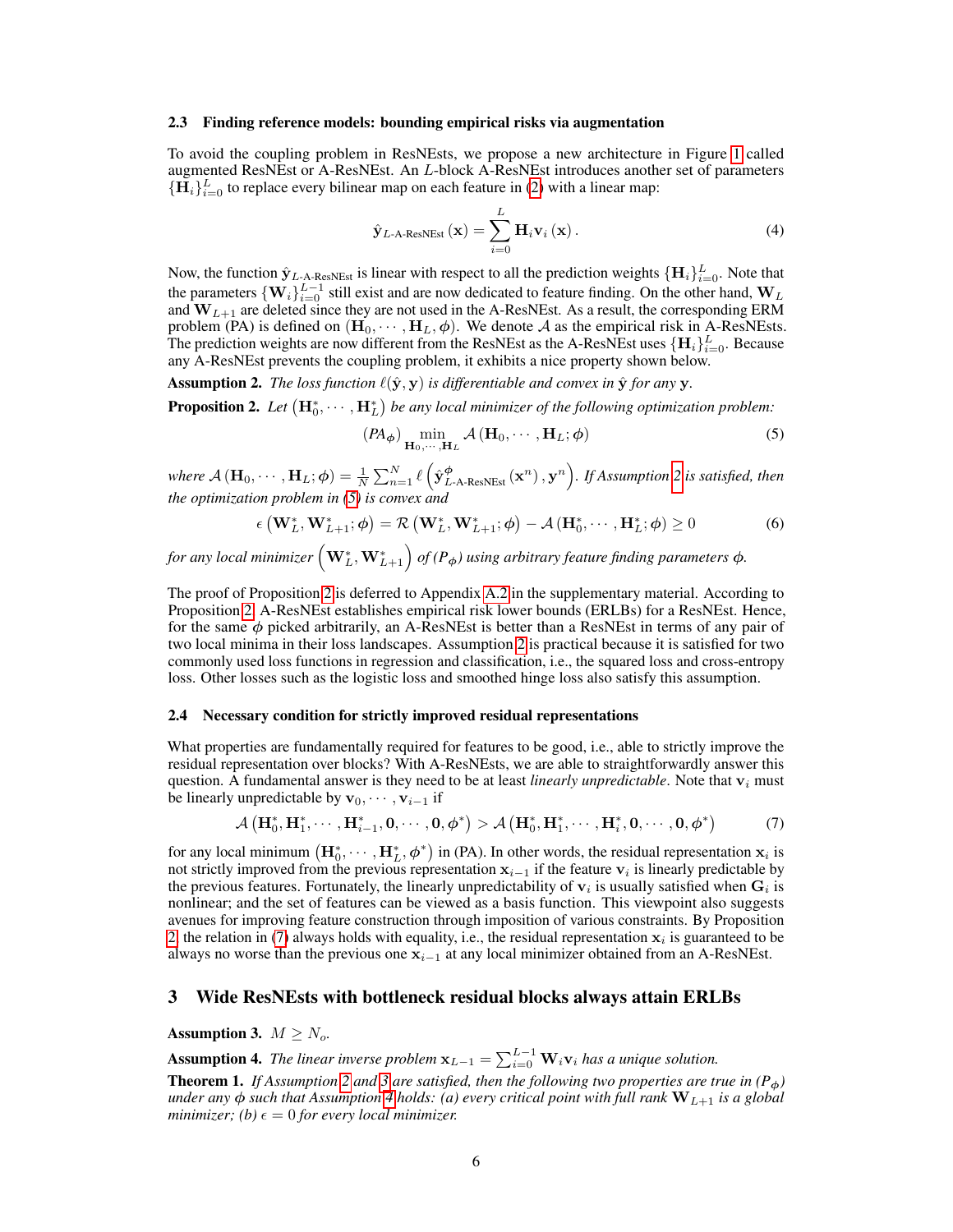The proof of Theorem [1](#page-5-1) is deferred to Appendix [A.3](#page--1-3) in the supplementary material. Theorem [1](#page-5-1) (a) provides a sufficient condition for a critical point to be a global minimum of  $(P<sub>φ</sub>)$ . Theorem [1](#page-5-1) (b) gives an affirmative answer for every local minimum in  $(P<sub>φ</sub>)$  to attain the ERLB. To be more specific, any pair of obtained local minima from the ResNEst and the A-ResNEst using the same arbitrary  $\phi$ are equally good. In addition, the implication of Theorem [1](#page-5-1) (b) is that every local minimum of  $(P<sub>φ</sub>)$  is also a global minimum despite its non-convex landscape (Proposition [1\)](#page-4-0), which suggests there exists no suboptimal local minimum for the optimization problem ( $P_{\phi}$ ). One can also establish the same results for local minimizers of (P) under the same set of assumptions by replacing " $(P<sub>φ</sub>)$  under any  $\phi$ " with just "(P)" in Theorem [1.](#page-5-1) Such a modification may gain more clarity, but is more restricted than the original statement due to Remark [1.](#page-4-1) Note that Theorem [1](#page-5-1) is not limited to fixing any weights during training; and it applies to both normal training (train all the weights in a network as a whole) and blockwise or layerwise training procedures.

#### 3.1 Improved representation guarantees

<span id="page-6-0"></span>By Remark [1](#page-4-1) and Theorem [1](#page-5-1) (b), we can then establish the following representational guarantee. Remark 2. *Let Assumption [2](#page-5-5) and [3](#page-5-8) be true. Any local minimizer of (P) such that Assumption [4](#page-5-9) is satisfied guarantees (a) monotonically improved (no worse) residual representations over blocks; (b) every residual representation is better than the input representation in the linear prediction sense.*

Although there may exist suboptimal local minima in the optimization problem (P), Remark [2](#page-6-0) suggests that such minima still improve residual representations over blocks under practical conditions. Mathematically, Remark [2](#page-6-0) (a) and Remark [2](#page-6-0) (b) are described by Corollary [1](#page-6-1) and the general version of Corollary [2,](#page-6-2) respectively. Corollary [1](#page-6-1) compares the minimum empirical risk obtained at any two representations among  $x_1$  to  $x_L$  for any given network satisfying the assumptions; and Corollary [2](#page-6-2) extends this comparison to the input representation.

<span id="page-6-1"></span>**Corollary 1.** Let Assumption [2](#page-5-5) and [3](#page-5-8) be true. Any local minimum of  $(P_{\alpha})$  is smaller than or *equal to any local minimum of (P<sub>β</sub>) under Assumption [4](#page-5-9) for any*  $\alpha = \{W_{i-1}, \theta_i\}_{i=1}^{L_\alpha}$  and  $\beta =$  ${ {\{W_{i-1},\theta_i\}}_{i=1}^{L_{\beta}}}$  where  $L_{\alpha}$  and  $L_{\beta}$  are positive integers such that  $L_{\alpha} > L_{\beta}$ .

The proof of Corollary [1](#page-6-1) is deferred to Appendix [A.4](#page--1-4) in the supplementary material. Because Corollary [1](#page-6-1) holds true for any properly given weights, one can apply Corollary [1](#page-6-1) to proper local minimizers of (P). Corollary [2](#page-6-2) ensures that ResNEsts are guaranteed to be no worse than the best linear predictor under practical assumptions. This property is useful because linear estimators are widely used in signal processing applications and they can now be confidently replaced with ResNEsts.

<span id="page-6-2"></span>**Corollary 2.** Let  $\left(\mathbf{W}_0^*, \cdots, \mathbf{W}_{L+1}^*, \boldsymbol{\theta}_1^*, \cdots, \boldsymbol{\theta}_L^*\right)$  be any local minimizer of (P) and  $\phi^* = {\mathbf{W}_{i-1}^*, \theta_i^*}_{i=1}^L$  If Assumption [2,](#page-5-5) [3](#page-5-8) and [4](#page-5-9) are satisfied, then (a)  $\mathcal{R}\left(\mathbf{W}_0^*,\cdots,\mathbf{W}_{L+1}^*, \pmb{\theta}_1^*,\cdots,\pmb{\theta}_L^*\right) \;\;\leq\;\; \min_{\mathbf{A}\in\mathbb{R}^{N_o\times N_{in}}}\frac{1}{N}\sum_{n=1}^N\ell\left(\mathbf{A}\mathbf{x}^n,\mathbf{y}^n\right); \;\; (b) \;\; the \;\; above \;\; \mathbf{A}\left(\mathbf{A}\mathbf{x}^n,\mathbf{y}^n\right).$ *inequality is strict if*  $\mathcal{A}\left(\mathbf{H}_0^*, \mathbf{0}, \cdots, \mathbf{0}, \phi^*\right) > \mathcal{A}\left(\mathbf{H}_0^*, \cdots, \mathbf{H}_L^*, \phi^*\right)$ .

The proof of Corollary [2](#page-6-2) is deferred to Appendix [A.5](#page--1-0) in the supplementary material. To the best of our knowledge, Corollary [2](#page-6-2) is the first theoretical guarantee for vector-valued ResNet-like models that have arbitrary residual blocks to outperform any linear predictors. Corollary [2](#page-6-2) is more general than the results in [\[Shamir, 2018,](#page-11-10) [Kawaguchi and Bengio, 2019,](#page-10-9) [Yun et al., 2019\]](#page-11-11) because it is not limited to assumptions like scalar-valued output or single residual block. In fact, we can have a even more general statement because any local minimum obtained from  $(P_{\phi})$  with random or any  $\phi$  is better than the minimum empirical risk provided by the best linear predictor, under the same assumptions used in Corollary [2.](#page-6-2) This general version fully describes Remark [2](#page-6-0) (b).

Theorem [1,](#page-5-1) Corollary [1](#page-6-1) and Corollary [2](#page-6-2) are quite general because they are not limited to specific loss functions, residual functions, or datasets. Note that we do not impose any assumptions such as differentiability or convexity on the neural network  $G_i$  for  $i = 1, 2, \dots, L$  in residual functions. Assumption [3](#page-5-8) is practical because the expansion factor  $M$  is usually larger than the input dimension  $N_{in}$ ; and the output dimension  $N_o$  is usually not larger than the input dimension for most supervised learning tasks using sensory input. Assumption [4](#page-5-9) states that the features need to be uniquely invertible from the residual representation. Although such an assumption requires a special architectural design, we find that it is always satisfied empirically after random initialization or training when the "bottleneck condition" is satisfied.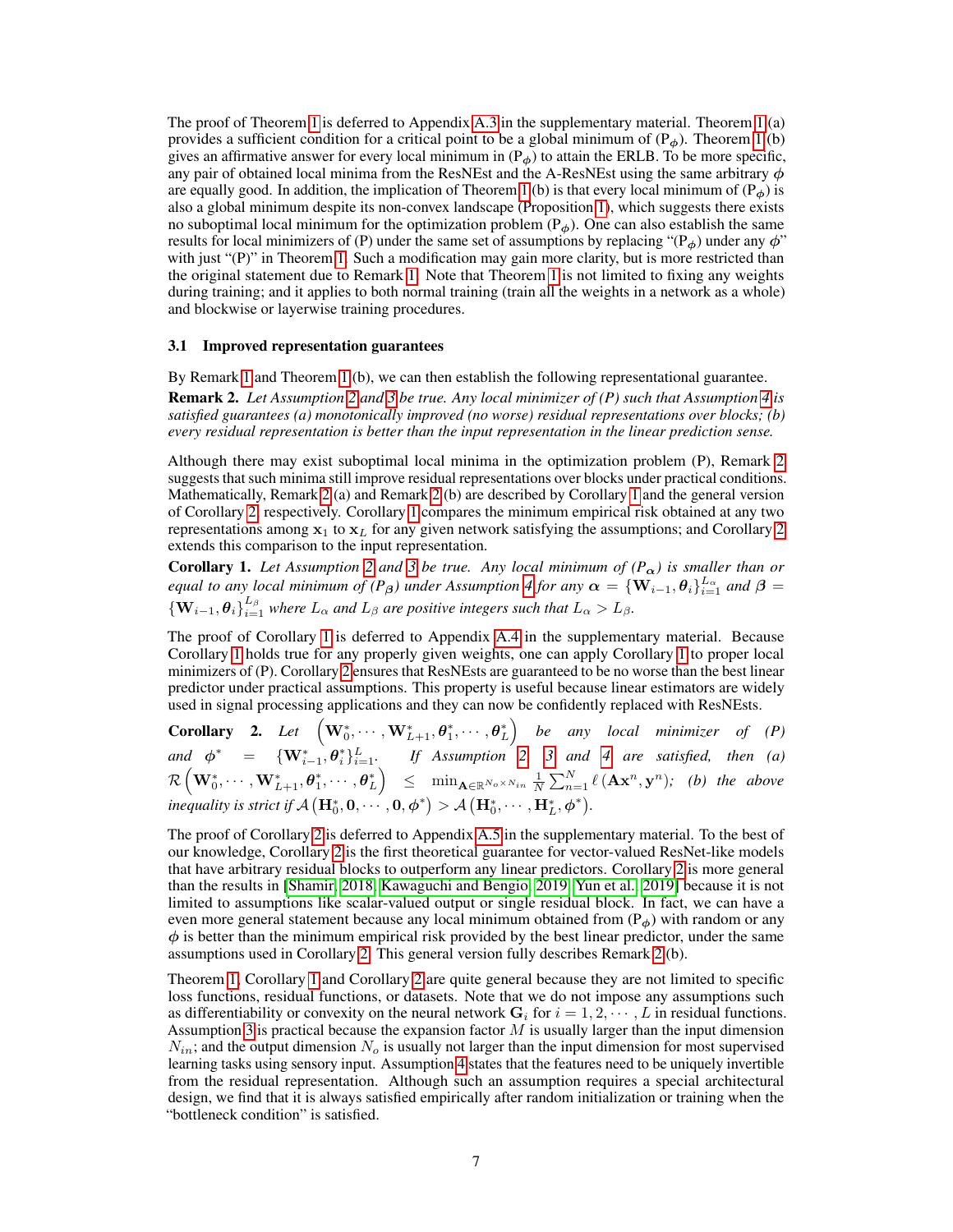#### 3.2 How to design architectures with representational guarantees?

Notice that one must be careful with the ResNEst architectural design so as to enjoy Theorem [1,](#page-5-1) Corollary [1](#page-6-1) and Corollary [2.](#page-6-2) A ResNEst needs to be wide enough such that  $M \geq \sum_{i=0}^{L-1} K_i$  to necessarily satisfy Assumption [4.](#page-5-9) We call such a sufficient condition on the width and feature dimensionalities as a *bottleneck condition*. Because each nonlinear feature size  $K_i$  for  $i < L$  (say  $L > 1$ ) must be smaller than the dimensionality of the residual representation M, each of these residual functions is a *bottleneck design* [\[He et al., 2016a](#page-10-2)[,b,](#page-10-4) [Zagoruyko and Komodakis, 2016\]](#page-11-4) forming a bottleneck residual block. We now explicitly see the importance of the expansion layer. Without the expansion, the dimenionality of the residual representation is limited to the input dimension. As a result, Assumption [4](#page-5-9) cannot be satisfied for  $L > 1$ ; and the analysis for the ResNEst with multiple residual blocks remains intractable or requires additional assumptions on residual functions.

Loosely speaking, a sufficiently wide expansion or satisfaction of the bottleneck condition implies Assumption [4.](#page-5-9) If the bottleneck condition is satisfied, then ResNEsts are equivalent to A-ResNEsts for a given  $\phi$ , i.e.,  $\epsilon = 0$ . If not (e.g., basic blocks are used in a ResNEst), then a ResNEst can have a problem of diminishing feature reuse or end up with poor performance even though it has excellent features that can be fully exploited by an A-ResNEst to yield better performance, i.e.,  $\epsilon > 0$ . From such a viewpoint, Theorem [1](#page-5-1) supports the empirical findings in [\[He et al., 2016a\]](#page-10-2) that bottleneck blocks are more economical than basic blocks. Our results thus recommend A-ResNEsts over ResNEsts if the bottleneck condition cannot be satisfied.

#### 3.3 Guarantees on saddle points

In addition to guarantees for the quality of local minima, we find that ResNEsts can easily escape from saddle points due to the nice property shown below.

<span id="page-7-0"></span>Theorem 2. *If* ℓ *is the squared loss, and Assumption [1](#page-4-2) and [3](#page-5-8) are satisfied, then the following two properties are true at every saddle point of*  $(P_{\phi})$  *under any*  $\phi$  *such that Assumption* [4](#page-5-9) *holds:* (a)  $\mathbf{\tilde{W}}_{L+1}$  *is rank-deficient; (b) there exists at least one direction with strictly negative curvature.* 

The proof of Theorem [2](#page-7-0) is deferred to Appendix [A.6](#page--1-5) in the supplementary material. In contrast to Theorem [1](#page-5-1) (a), Theorem [2](#page-7-0) (a) provides a necessary condition for a saddle point. Although ( $P_{\phi}$ ) is a non-convex optimization problem according to Proposition [1](#page-4-0) (a), Theorem [2](#page-7-0) (b) suggests a desirable property for saddle points in the loss landscape. Because there exists at least one direction with strictly negative curvature at every saddle point that satisfies the bottleneck condition, the second-order optimization methods can rapidly escape from saddle points [\[Dauphin et al., 2014\]](#page-10-14). If the first-order methods are used, the randomness in stochastic gradient helps the first-order methods to escape from the saddle points [\[Ge et al., 2015\]](#page-10-15). Again, we require the bottleneck condition to be satisfied in order to guarantee such a nice property about saddle points. Note that Theorem [2](#page-7-0) is not limited to fixing any weights during training; and it applies to both normal training and blockwise training procedures due to Remark [1.](#page-4-1)

# 4 DenseNEsts are wide ResNEsts with bottleneck residual blocks equipped with orthogonalities

<span id="page-7-1"></span>

Figure 3: A generic vector-valued DenseNEst that has a chain of  $L$  dense blocks (or units). The symbol "<sup>o</sup>" represents the concatenation operation. We intentionally draw a DenseNEst in such a form to emphasize its relationship to a ResNEst (see Proposition [4\)](#page-8-1).

Instead of adding one nonlinear feature in each block and remaining in same space  $\mathbb{R}^M$ , the DenseN-Est model shown in Figure [3](#page-7-1) preserves each of features in their own subspaces by a sequential concatenation at each block. For an  $L$ -block DenseNEst, we define the  $i$ -th dense block as a function  $\mathbb{R}^{M_{i-1}}$   $\mapsto$   $\mathbb{R}^{M_i}$  of the form

$$
\mathbf{x}_{i} = \mathbf{x}_{i-1} \mathbb{O} \mathbf{Q}_{i} \left( \mathbf{x}_{i-1}; \boldsymbol{\theta}_{i} \right) \tag{8}
$$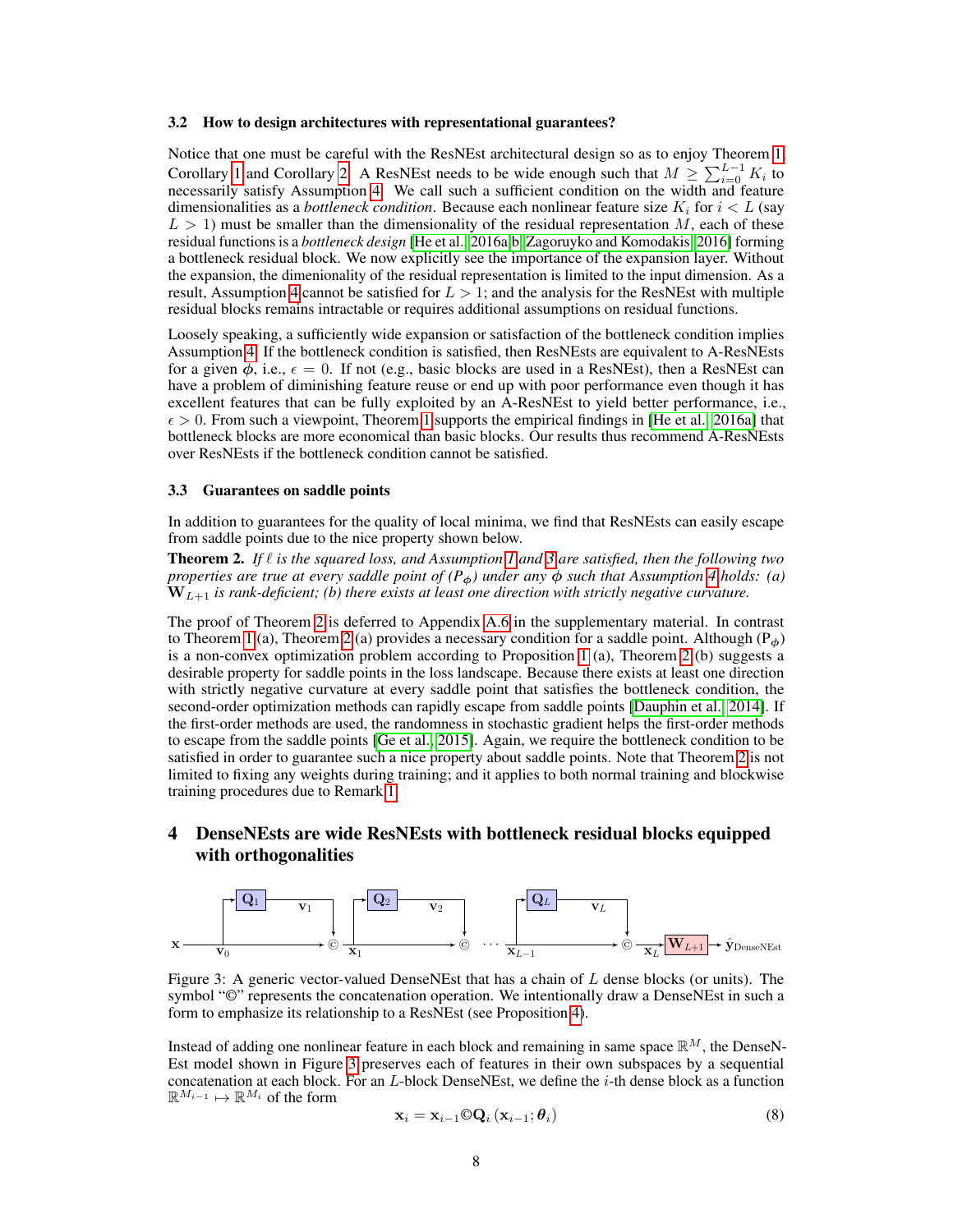<span id="page-8-0"></span>

Figure 4: An equivalence to Figure [3](#page-7-1) emphasizing the growth of the input dimension at each block.

for  $i = 1, 2, \dots, L$  where the dense function  $\mathbf{Q}_i$  is a general nonlinear function; and  $\mathbf{x}_i$  is the output of the *i*-th dense block. The symbol © concatenates vector  $\mathbf{x}_{i-1}$  and vector  $\mathbf{Q}_i$  ( $\mathbf{x}_{i-1}$ ;  $\boldsymbol{\theta}_i$ ) and produces a higher-dimensional vector  $\begin{bmatrix} x_{i-1}^T & \mathbf{Q}_i(x_{i-1}; \theta_i)^T \end{bmatrix}^T$ . We define  $\mathbf{x}_0 = \mathbf{x}$  where  $\mathbf{x} \in \mathbb{R}^{N_{in}}$  is the input to the DenseNEst. For all  $i \in \{1, 2, \cdots, L\}$ ,  $\mathbf{Q}_i(\mathbf{x}_{i-1}; \boldsymbol{\theta}_i) : \mathbb{R}^{M_{i-1}} \mapsto \mathbb{R}^{D_i}$ is a function implemented by a neural network with parameters  $\theta_i$  where  $D_i = M_i - M_{i-1} \geq 1$ with  $M_0 = N_{in} = D_0$ . The output of a DenseNEst is defined as  $\hat{y}_{DenseNEst} = W_{L+1}x_L$  for  $W_{L+1} \in \mathbb{R}^{N_o \times M_L}$ , which can be written as

$$
\mathbf{W}_{L+1}\left(\mathbf{x}_0\mathbb{Q}\mathbf{Q}_1\left(\mathbf{x}_0;\boldsymbol{\theta}_1\right)\mathbb{Q}\cdots\mathbb{Q}\mathbf{Q}_L\left(\mathbf{x}_{L-1};\boldsymbol{\theta}_L\right)\right) = \sum_{i=0}^L \mathbf{W}_{L+1,i}\mathbf{v}_i\left(\mathbf{x}\right)
$$
(9)

where  $\mathbf{v}_i(\mathbf{x}) = \mathbf{Q}_i(\mathbf{x}_{i-1}; \theta_i) = \mathbf{Q}_i(\mathbf{x}_0 \otimes \mathbf{v}_1 \otimes \mathbf{v}_2 \otimes \cdots \otimes \mathbf{v}_{i-1}; \theta_i)$  for  $i = 1, 2, \cdots, L$  are regarded as nonlinear features of the input x. We define  $v_0 = x$  as the linear feature.  $W_{L+1} =$  $[\mathbf{W}_{L+1,0}, \mathbf{W}_{L+1,1}, \cdots, \mathbf{W}_{L+1,L}]$  is the prediction weight matrix in the DenseNEst as all the weights which are responsible for the prediction is in this single matrix from the viewpoint of basis function modeling. The ERM problem (PD) for the DenseNEst is defined on  $(\mathbf{W}_{L+1}, \theta_1, \dots, \theta_L)$ . To fix the features, the set of parameters  $\phi = {\theta_i}_{i=1}^L$  needs to be fixed. Therefore, the DenseNEst ERM problem for any fixed features, denoted as  $(PD_{\phi})$ , is fairly straightforward as it only requires to optimize over a single weight matrix, i.e.,

$$
(\text{PD}_{\phi}) \min_{\mathbf{W}_{L+1}} \mathcal{D} \left( \mathbf{W}_{L+1}; \phi \right) \tag{10}
$$

where  $\mathcal{D}\left(\mathbf{W}_{L+1};\boldsymbol{\phi}\right)=\frac{1}{N}\sum_{n=1}^{N}\ell\left(\hat{\mathbf{y}}_{L\text{-DenseNEst}}^{\boldsymbol{\phi}}\left(\mathbf{x}^{n}\right),\mathbf{y}^{n}\right).$  Unlike ResNEsts, there is no such coupling between the feature finding and linear prediction in DenseNEsts. Compared to ResNEsts or A-ResNEsts, the way the features are generated in DenseNEsts generally makes the linear predictability even more unlikely. To see that, note that the  $Q_i$  directly applies on the concatenation of all previous features; however, the  $G_i$  applies on the sum of all previous features.

Different from a ResNEst which requires Assumption [2,](#page-5-5) [3](#page-5-8) and [4](#page-5-9) to guarantee its superiority with respect to the best linear predictor (Corollary [2\)](#page-6-2), the corresponding guarantee in a DenseNEst shown in Proposition [3](#page-8-2) requires weaker assumptions.

<span id="page-8-2"></span>Proposition 3. *If Assumption [2](#page-5-5) is satisfied, then any local minimum of (PD) is smaller than or equal to the minimum empirical risk given by any linear predictor of the input.*

The proof of Proposition [3](#page-8-2) is deferred to Appendix [A.7](#page--1-6) in the supplementary material. Notice that no special architectural design in a DenseNEst is required to make sure it always outperforms the best linear predictor. Any DenseNEst is always better than any linear predictor when the loss function is differentiable and convex (Assumption [2\)](#page-5-5). Such an advantage can be explained by the  $W_{L+1}$ in the DenseNEst. Because  $W_{L+1}$  is the only prediction weight matrix which is directly applied onto the concatenation of all the features,  $(PD_{\phi})$  is a convex optimization problem. We point out the difference of  $W_{L+1}$  between the ResNEst and DenseNEst. In the ResNEst,  $W_{L+1}$  needs to interpret the features from the residual representation; while the  $W_{L+1}$  in the DenseNEst directly accesses the features. That is why we require Assumption [4](#page-5-9) in the ResNEst to eliminate any ambiguity on the feature interpretation.

<span id="page-8-1"></span>Can a ResNEst and a DenseNEst be equivalent? Yes, Proposition [4](#page-8-1) establishes a link between them. **Proposition 4.** *Given any DenseNEst*  $\hat{y}_L$ -DenseNEst*, there exists a wide ResNEst with bottleneck residual blocks*  $\hat{\mathbf{y}}_{L-\text{ResNEst}}^{\boldsymbol{\phi}}$  *such that*  $\hat{\mathbf{y}}_{L-\text{ResNEst}}^{\boldsymbol{\phi}}(\mathbf{x}) = \hat{\mathbf{y}}_{L-\text{DenseNEst}}(\mathbf{x})$  *for all*  $\mathbf{x} \in \mathbb{R}^{N_{in}}$ *. If, in addition, Assumption* [2](#page-5-5) *and* [3](#page-5-8) *are satisfied, then*  $\epsilon = 0$  *for every local minimizer of* ( $P_{\phi}$ ).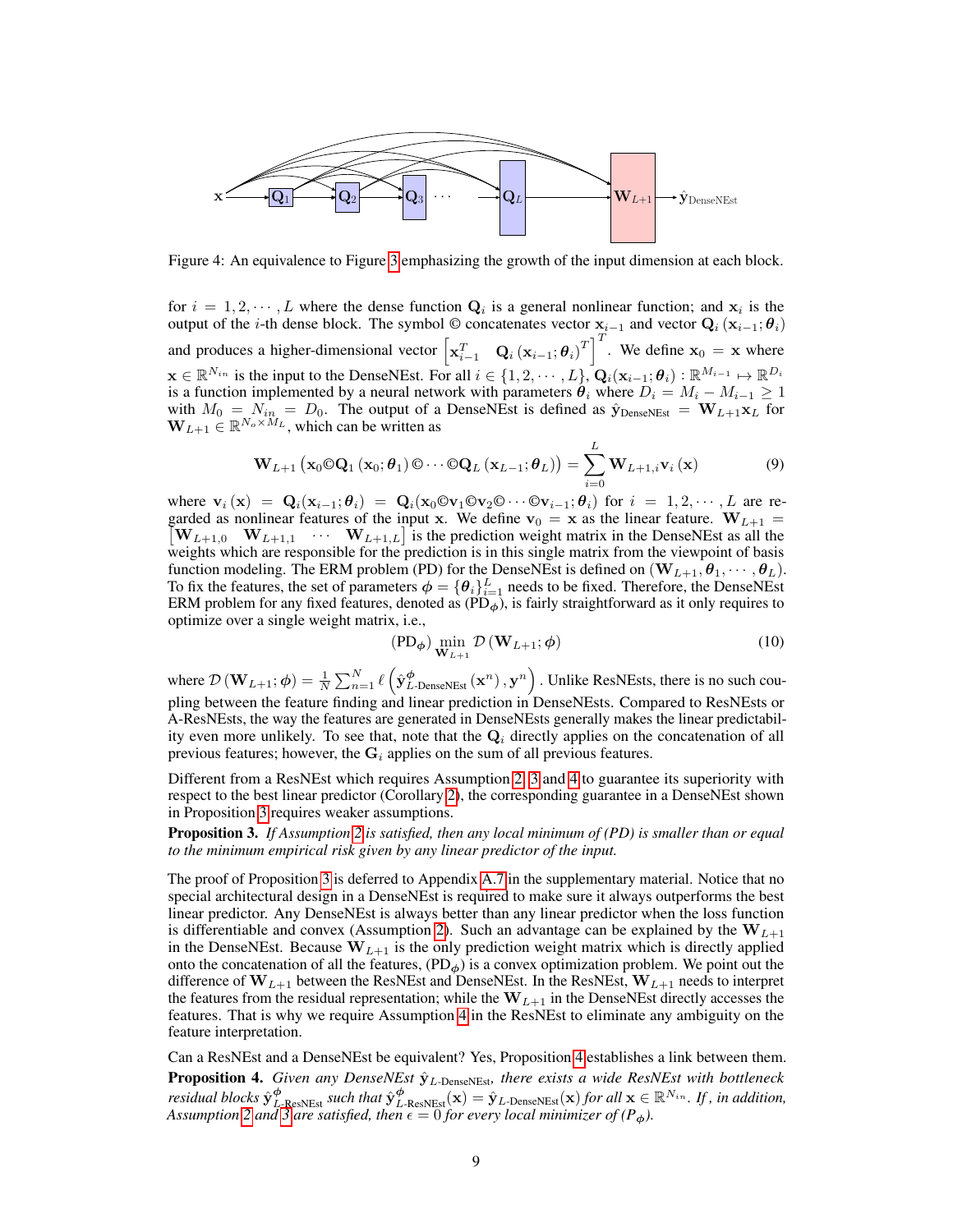The proof of Proposition [4](#page-8-1) is deferred to Appendix [A.8](#page--1-7) in the supplementary material. Because the concatenation of two given vectors can be represented by an addition over two vectors projected onto a higher dimensional space with disjoint supports, one straightforward construction for an equivalent ResNEst is to sufficiently expand the input space and enforce the orthogonality of all the column vectors in  $W_0, W_1, \dots, W_L$ . As a result, any DenseNEst can be viewed as a ResNEst that always satisfies Assumption [4](#page-5-9) and of course the bottleneck condition no matter how we train the DenseNEst or select its hyperparameters, leading to the desirable guarantee, i.e., any local minimum obtained in optimizing the prediction weights of the resulting ResNEst from any DenseNEst always attains the lower bound. Thus, DenseNEsts are certified as being advantageous over ResNEsts by Proposition [4.](#page-8-1) For example, a small  $M$  may be chosen and then the guarantee in Theorem [1](#page-5-1) can no longer exist, i.e.,  $\epsilon > 0$ . However, the corresponding ResNEst induced by a DenseNEst always achieves  $\epsilon = 0$ . Hence, Proposition [4](#page-8-1) can be regarded as a theoretical support for why standard DenseNets [\[Huang](#page-10-6) [et al., 2017\]](#page-10-6) are in general better than standard ResNets [\[He et al., 2016b\]](#page-10-4).

# 5 Related work

In this section, we discuss ResNet works that investigate on properties of local minima and give more details for our important references that appear in the introduction. We focus on highlighting their results and assumptions used so as to compare to our theoretical results derived from practical assumptions. The earliest theoretical work for ResNets can be dated back to [\[Hardt and Ma, 2017\]](#page-10-10) which proved a vector-valued ResNet-like model using a linear residual function in each residual block has no spurious local minima (local minima that give larger objective values than the global minima) under squared loss and near-identity region assumptions. There are results [\[Li and Yuan,](#page-10-16) [2017,](#page-10-16) [Liu et al., 2019\]](#page-11-13) proved that stochastic gradient descent can converge to the global minimum in scalar-valued two-layer ResNet-like models; however, such a desirable property relies on strong assumptions including single residual block and Gaussian input distribution. [Li et al.](#page-10-3) [\[2018\]](#page-10-3) visualized the loss landscapes of a ResNet and its plain counterpart (without skip connections); and they showed that the skip connections promote flat minimizers and prevent the transition to chaotic behavior. [Liang et al.](#page-11-14) [\[2018\]](#page-11-14) showed that scalar-valued and single residual block ResNet-like models can have zero training error at all local minima by making strong assumptions in the data distribution and loss function for a binary classification problem. In stead of pursuing local minima are global in the empirical risk landscape using strong assumptions, [Shamir](#page-11-10) [\[2018\]](#page-11-10) first took a different route and proved that a scalar-valued ResNet-like model with a direct skip connection from input to output layer (single residual block) is better than any linear predictor under mild assumptions. To be more specific, he showed that every local minimum obtained in his model is no worse than the global minimum in any linear predictor under more generalized residual functions and no assumptions on the data distribution. He also pointed out that the analysis for the vector-valued case is nontrivial. [Kawaguchi and Bengio](#page-10-9) [\[2019\]](#page-10-9) overcame such a difficulty and proved that vector-valued models with single residual block is better than any linear predictor under weaker assumptions. [Yun et al.](#page-11-11) [\[2019\]](#page-11-11) extended the prior work by [Shamir](#page-11-10) [\[2018\]](#page-11-10) to multiple residual blocks. Although the model considered is closer to a standard ResNet compared to previous works, the model output is assumed to be scalar-valued. All above-mentioned works do not take the first layer that appears before the first residual block in standard ResNets into account. As a result, the dimensionality of the residual representation in their simplified ResNet models is constrained to be the same size as the input.

## Broader impact

One of the mysteries in ResNets and DenseNets is that learning better DNN models seems to be as easy as stacking more blocks. In this paper, we define three generalized and analyzable DNN architectures, i.e., ResNEsts, A-ResNEsts, and DenseNEsts, to answer this question. Our results not only establish guarantees for monotonically improved representations over blocks, but also assure that all linear (affine) estimators can be replaced by our architectures without harming performance. We anticipate these models can be friendly options for researchers or engineers who value or mostly rely on linear estimators or performance guarantees in their problems. In fact, these models should yield much better performance as they can be viewed as basis function models with data-driven bases that guarantee to be always better than the best linear estimator. Our contributions advance the fundamental understanding of ResNets and DenseNets, and promote their use cases through a certificate of attractive guarantees.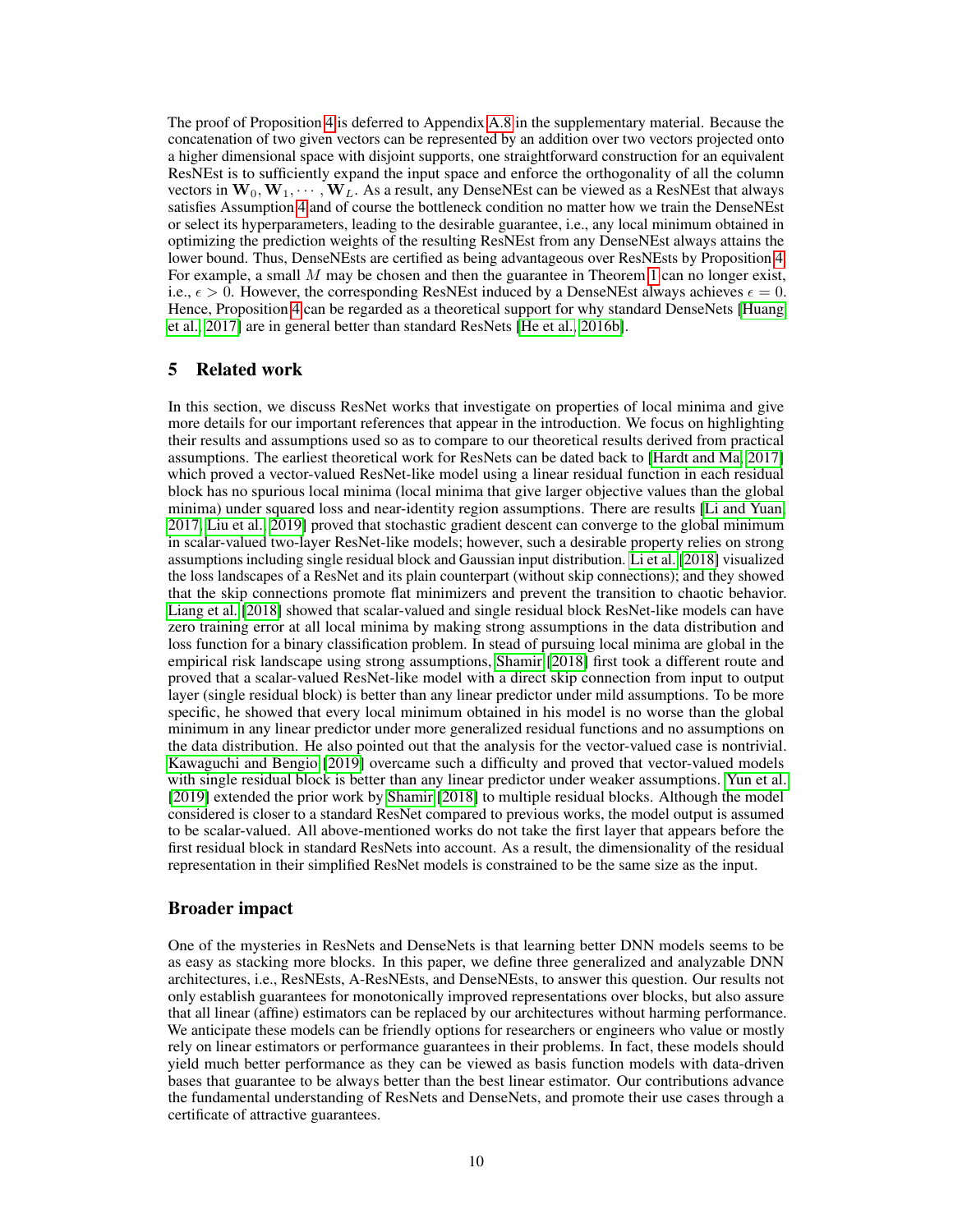## Acknowledgments and disclosure of funding

We would like to thank the anonymous reviewers for their constructive comments. This work was supported in part by NSF under Grant CCF-2124929 and Grant IIS-1838830, in part by NIH/NIDCD under Grant R01DC015436, Grant R21DC015046, and Grant R33DC015046, in part by Halıcıoğlu Data Science Institute, and in part by Wrethinking, the Foundation.

## References

- <span id="page-10-12"></span>P. Baldi and K. Hornik. Neural networks and principal component analysis: Learning from examples without local minima. *Neural Networks*, 2(1):53–58, 1989.
- <span id="page-10-11"></span>C. M. Bishop. *Pattern recognition and machine learning*. springer, 2006.
- <span id="page-10-14"></span>Y. N. Dauphin, R. Pascanu, C. Gulcehre, K. Cho, S. Ganguli, and Y. Bengio. Identifying and attacking the saddle point problem in high-dimensional non-convex optimization. In *Advances in Neural Information Processing Systems*, pages 2933–2941, 2014.
- <span id="page-10-15"></span>R. Ge, F. Huang, C. Jin, and Y. Yuan. Escaping from saddle points—online stochastic gradient for tensor decomposition. In *Conference on Learning Theory*, pages 797–842, 2015.
- <span id="page-10-10"></span>M. Hardt and T. Ma. Identity matters in deep learning. In *International Conference on Learning Representations*, 2017.
- <span id="page-10-1"></span>K. He and J. Sun. Convolutional neural networks at constrained time cost. In *Conference on Computer Vision and Pattern Recognition*, pages 5353–5360. IEEE, 2015.
- <span id="page-10-2"></span>K. He, X. Zhang, S. Ren, and J. Sun. Deep residual learning for image recognition. In *Conference on Computer Vision and Pattern Recognition*, pages 770–778. IEEE, 2016a.
- <span id="page-10-4"></span>K. He, X. Zhang, S. Ren, and J. Sun. Identity mappings in deep residual networks. In *European Conference on Computer Vision*, pages 630–645. Springer, 2016b.
- <span id="page-10-7"></span>J. Hu, L. Shen, and G. Sun. Squeeze-and-excitation networks. In *Conference on Computer Vision and Pattern Recognition*, pages 7132–7141. IEEE, 2018.
- <span id="page-10-6"></span>G. Huang, Z. Liu, L. van der Maaten, and K. Q. Weinberger. Densely connected convolutional networks. In *Conference on Computer Vision and Pattern Recognition*, pages 4700–4708. IEEE, 2017.
- <span id="page-10-13"></span>K. Kawaguchi. Deep learning without poor local minima. In *Advances in Neural Information Processing Systems*, pages 586–594, 2016.
- <span id="page-10-9"></span>K. Kawaguchi and Y. Bengio. Depth with nonlinearity creates no bad local minima in resnets. *Neural Networks*, 118:167–174, 2019.
- <span id="page-10-5"></span>J. Kim, J. Kwon Lee, and K. Mu Lee. Accurate image super-resolution using very deep convolutional networks. In *Conference on Computer Vision and Pattern Recognition*, pages 1646–1654. IEEE, 2016.
- <span id="page-10-8"></span>J. Kim, M. El-Khamy, and J. Lee. Residual LSTM: Design of a deep recurrent architecture for distant speech recognition. *arXiv preprint arXiv:1701.03360*, 2017.
- A. Krizhevsky. Learning multiple layers of features from tiny images. *Tech Report*, 2009.
- <span id="page-10-0"></span>A. Krizhevsky, I. Sutskever, and G. E. Hinton. ImageNet classification with deep convolutional neural networks. In *Advances in Neural Information Processing Systems*, pages 1097–1105, 2012.
- <span id="page-10-3"></span>H. Li, Z. Xu, G. Taylor, C. Studer, and T. Goldstein. Visualizing the loss landscape of neural nets. In *Advances in Neural Information Processing Systems*, pages 6389–6399, 2018.
- <span id="page-10-16"></span>Y. Li and Y. Yuan. Convergence analysis of two-layer neural networks with relu activation. In *Advances in Neural Information Processing Systems*, volume 30, pages 597–607, 2017.